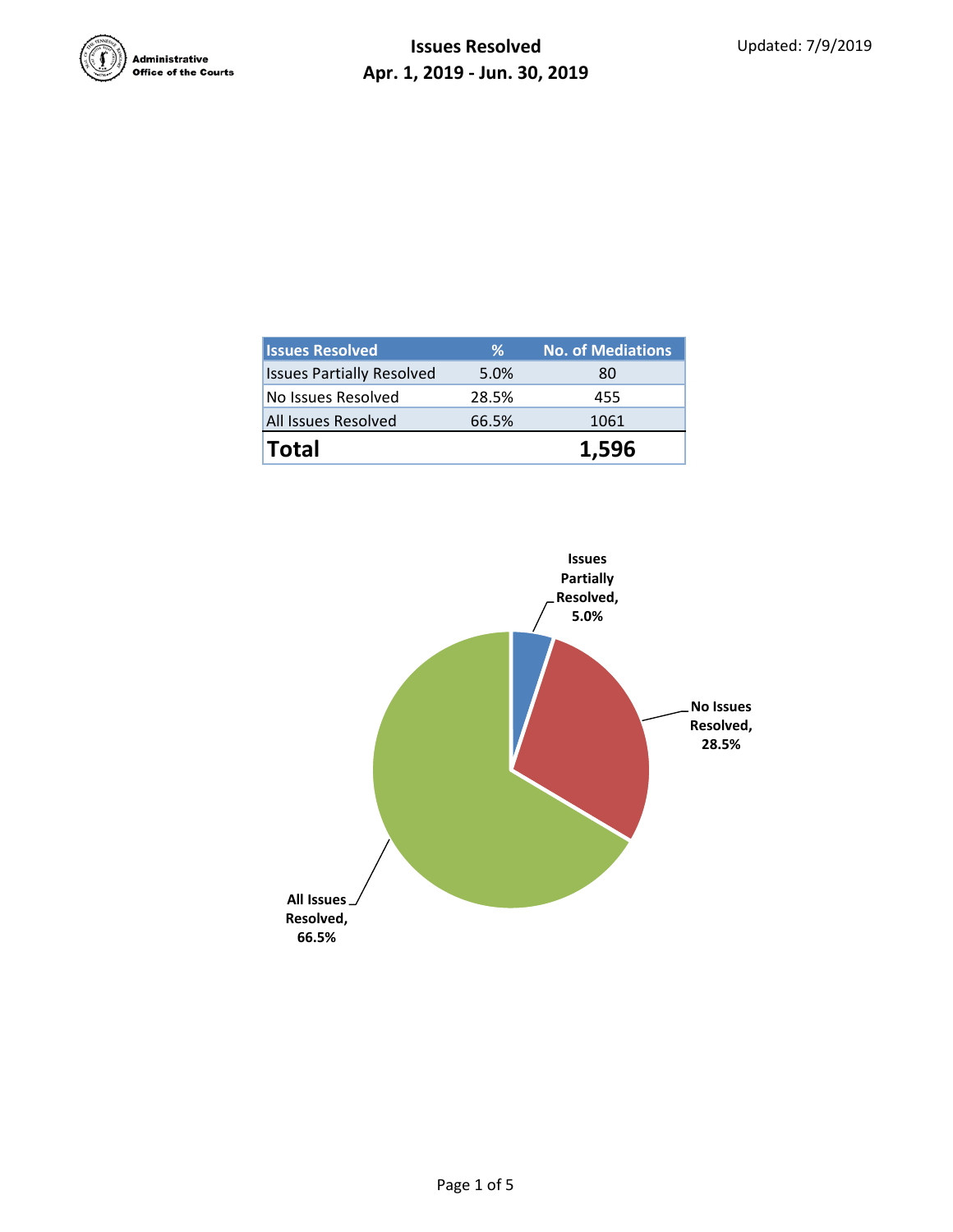

| <b>Court Type</b>             | %     | <b>No. of Mediations</b> |  |  |
|-------------------------------|-------|--------------------------|--|--|
| <b>Municipal Court</b>        | 0.0%  | O                        |  |  |
| <b>Appellate Court</b>        | 0.0%  | 0                        |  |  |
| <b>Probate Court</b>          | 0.4%  | 7                        |  |  |
| <b>Federal Court</b>          | 4.1%  | 65                       |  |  |
| <b>General Sessions Court</b> | 6.0%  | 95                       |  |  |
| Juvenile Court                | 11.2% | 179                      |  |  |
| <b>Chancery Court</b>         | 30.3% | 483                      |  |  |
| <b>Circuit Court</b>          | 48.1% | 767                      |  |  |
| <b>Total</b>                  |       | 1,596                    |  |  |

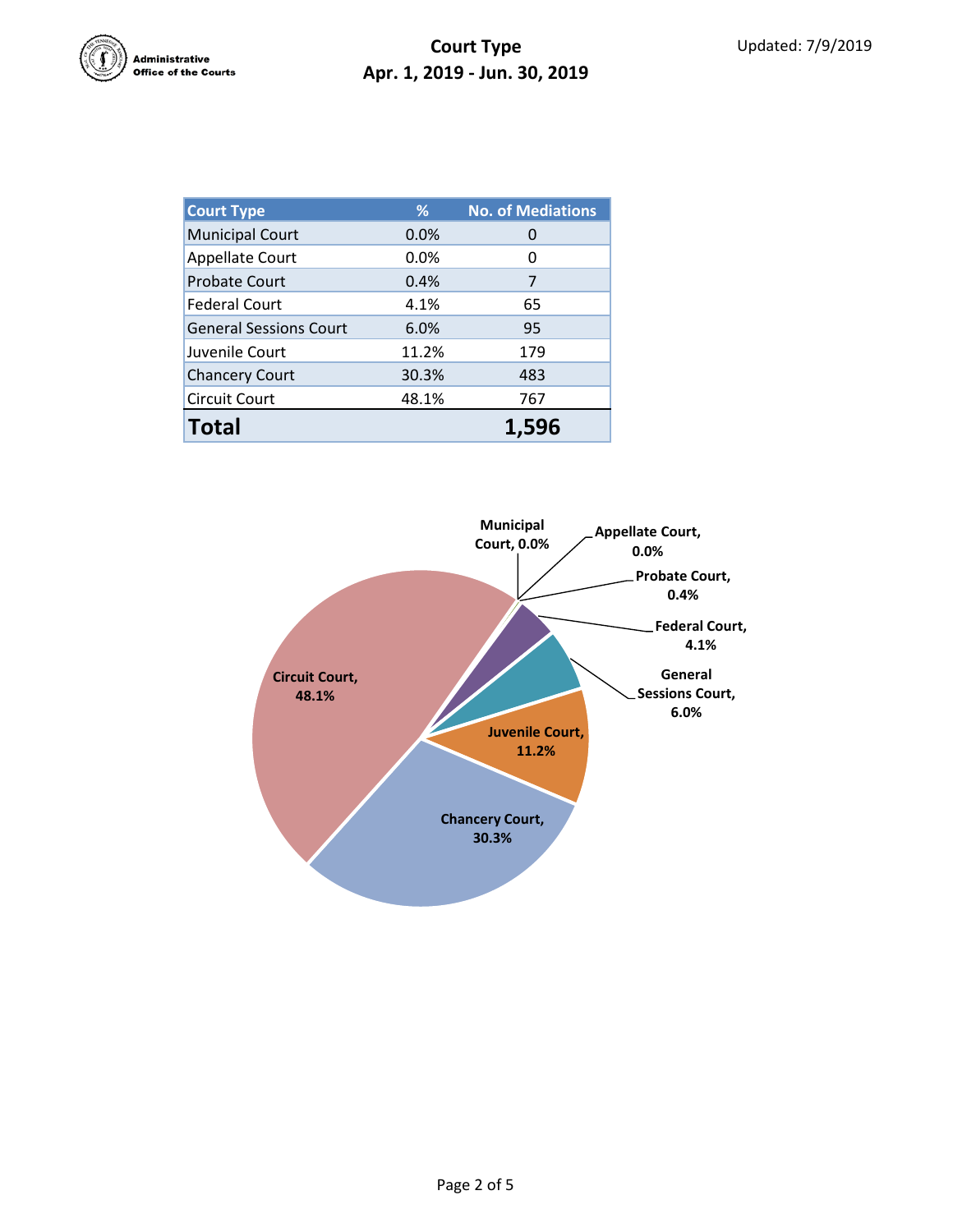

## **Fee Type Apr. 1, 2019 - Jun. 30, 2019**

| <b>Fee Type</b>        | %     | No. of Mediations |  |  |
|------------------------|-------|-------------------|--|--|
| Court-Ordered Pro Bono | 0.1%  | 1                 |  |  |
| <b>Court Costs</b>     | 0.3%  | 4                 |  |  |
| <b>SCR</b>             | 1.9%  | 31                |  |  |
| Reduced                | 3.2%  | 51                |  |  |
| Pro Bono               | 4.4%  | 70                |  |  |
| Standard               | 90.2% | 1,439             |  |  |
| <b>Total</b>           |       | 1,596             |  |  |

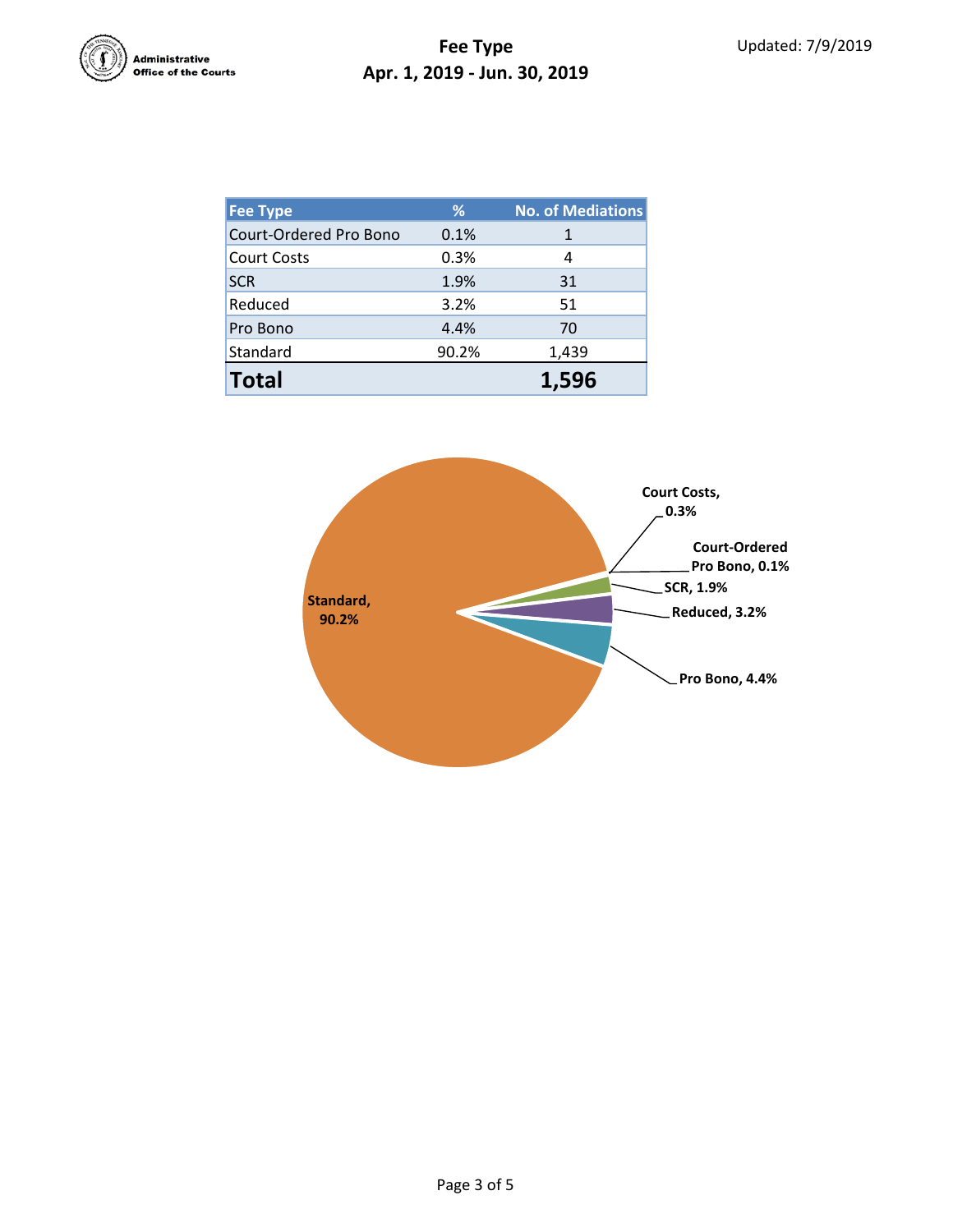

## **Dispute Type Apr. 1, 2019 - Jun. 30, 2019**

| <b>Dispute Type</b>                                | %     | <b>No. of Mediations</b> |
|----------------------------------------------------|-------|--------------------------|
| Appeal from Administrative Hearing                 | 0.0%  | 0                        |
| Juvenile Appeal                                    | 0.1%  | 1                        |
| Adoption/Surrender                                 | 0.1%  | $\overline{2}$           |
| <b>Product Liability</b>                           | 0.1%  | $\overline{2}$           |
| Conservatorship/Guardianship                       | 0.1%  | $\overline{2}$           |
| <b>Workers Compensation</b>                        | 0.1%  | $\overline{2}$           |
| Domestic Relations - Child Support Only            | 0.3%  | 4                        |
| Probate/Trust                                      | 0.5%  | 8                        |
| <b>Wrongful Death</b>                              | 0.5%  | 8                        |
| Legitimation/Paternity                             | 0.7%  | 11                       |
| Damages/Torts Other Than Personal Injury           | 0.8%  | 12                       |
| <b>Real Property</b>                               | 0.9%  | 14                       |
| <b>Medical Malpractice</b>                         | 1.4%  | 22                       |
| Landlord/Tenant                                    | 2.2%  | 35                       |
| Contract/Debt/Specific Performance                 | 3.6%  | 57                       |
| Other                                              | 7.3%  | 117                      |
| <b>Domestic Relations - Post Divorce Issue</b>     | 8.1%  | 130                      |
| Domestic Relations - Divorce without Children      | 12.0% | 192                      |
| Domestic Relations - Child Custody/Visitation Only | 15.4% | 246                      |
| Domestic Relations - Divorce with Children         | 21.9% | 350                      |
| Personal Injury                                    | 23.9% | 381                      |
| Total                                              |       | 1,596                    |